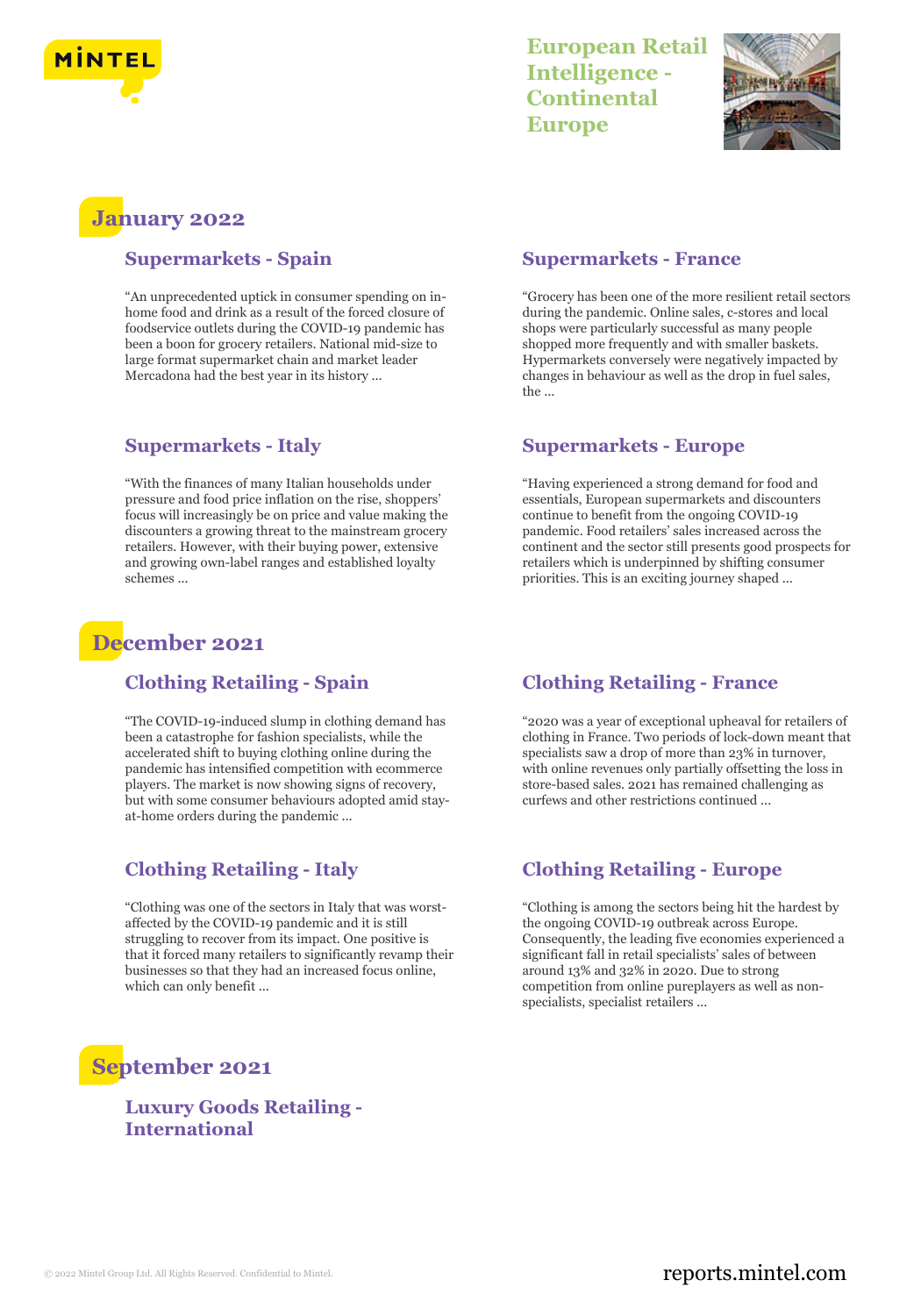



"Attracting Gen Z and Young Millennial shoppers is the key to sustaining a luxury brand. Luxury retailers and brands must continue innovating and connecting to a digitally-minded younger audience. Offering items at entry-level price points can encourage brand loyalty that will last until these younger adults reach their full earning ...

# **August 2021**

#### **Online Retailing - Spain**

"Undoubtedly, online retailing has been one of the biggest beneficiaries of the ongoing COVID-19 pandemic in Spain. The crisis has accelerated growth and fastforwarded the shift to online by several years. However, during the strict lockdowns, demand intensified beyond what some of the retailers could cope with and the service ...

#### **Online Retailing - France**

"The COVID-19 health crisis has accelerated the digitalisation of society, galvanising retailers into upping their game online. People have been shopping for more goods online, and doing so more frequently. Store-based players have benefitted most, and with 77% of online shoppers saying they intend to continue buying from the retailers ...

# **June 2021**

#### **DIY Retailing - Spain**

"As a result of the enforced home confinement for much of the year because of the pandemic, the home sector was one of very few areas to see a strong performance in 2020. Leroy Merlin is the largest and one of the most successful DIY retailers in Spain and it ...

### **DIY Retailing - France**

"The French DIY market experienced a pivotal year in 2020, with the various confinements accelerating existing trends, which offer many long-term growth opportunities for retailers of DIY and home improvement products. Online sales have grown significantly, especially at the store-based specialists, and many new customers have been recruited, particularly younger ...

### **Online Retailing - Italy**

"The COVID-19 pandemic brought forwards the development of the online retailing market in Italy by one or two years. Although most Italians were shopping online pre-pandemic, the biggest change we've seen has come about through people shopping online more often and across a wider range of product categories. As we ...

### **Online Retailing - Europe**

"Online remains one of the fastest-growing areas in retailing, with most markets seeing sales increase in double-digits each year. In Europe, markets such as Germany and the UK are at the most developed end of the spectrum, while Spain and Italy remain relatively underdeveloped. Although shopping habits vary considerably around ...

### **DIY Retailing - Italy**

"The COVID-19 pandemic has served to accelerate the process of structural change in the Italian DIY retailing sector. We've seen substantial growth in online sales, although not as much as in some non-essential retail sectors, due to the fact that DIY retailers were classed as essential during lockdown and were ...

### **DIY Retailing - Europe**

"The DIY markets across the leading European countries vary a great deal, due in part to differences in home ownership levels and the development of housing prices. As a result of the home confinement for much of the year because of the pandemic, the home goods category has been one ...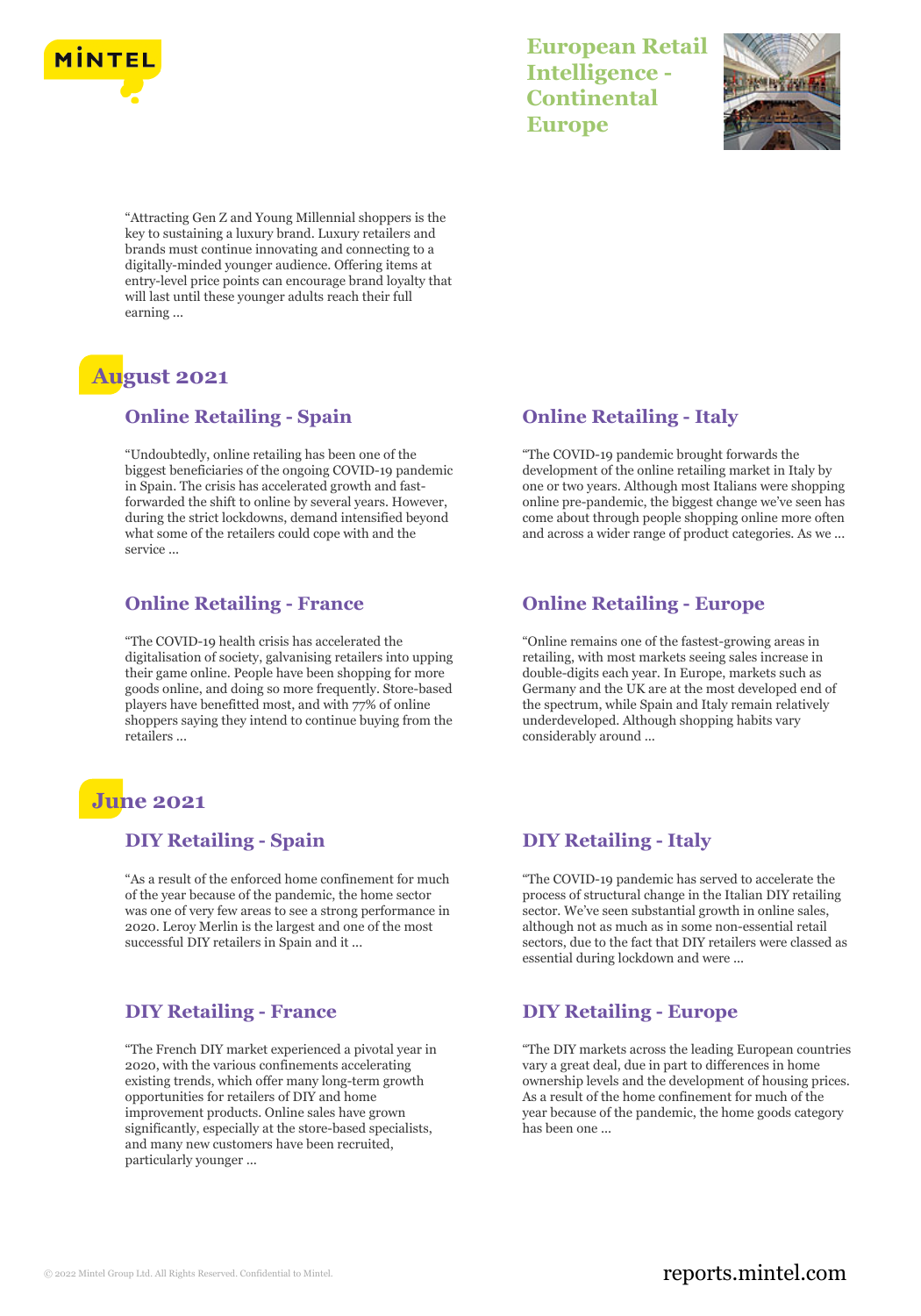



# **May 2021**

#### **Footwear Retailing - Spain**

"Spain is facing severe recession and consumers have a difficult and uncertain future. Unemployment, which was already high, is soaring, particularly amongst young people, impacting confidence and purchasing power. Footwear is in large part a discretionary spending area, and retailers have an uphill battle to regain ground lost as a ...

#### **Footwear Retailing - France**

"Footwear specialists will be among the hardest-hit sectors as consumer shopping behaviour has altered drastically to reflect changes in lifestyles during the COVID-19 lockdown. Mintel's COVID-19 tracker in April 2021 found that 44% of French adults were buying less clothing and footwear compared to before the outbreak and 43% said ...

# **April 2021**

### **Online Grocery Retailing - Spain**

"COVID-19 has brought an accelerated shift to online grocery shopping in Spain and the grocers must find ways to offer this profitably. But COVID-19 has also brought recession and the hard times are not over yet so we can expect many consumers to rein in their spending, presenting further challenges ...

### **Online Grocery Retailing - France**

"The huge surge in online grocery shopping due to the COVID-19 epidemic is translating into increased competition for the large players. This is because beyond the success of Drives and home delivery services, other channels have also benefitted from the explosion in demand during the two lockdowns in 2020. These ...

# **February 2021**

#### **Beauty and Personal Care Retailing - France**

#### **Footwear Retailing - Italy**

"While the competitive environment for specialist footwear retailers is quite intense at present, we believe that, as the proportion of sales that go online increases, there is an opportunity for retailers to use their stores to expand the range of services they offer and own the foot health space. Online ...

#### **Footwear Retailing - Europe**

"Footwear retailing is among the sectors being hit the hardest by the ongoing COVID-19 pandemic across Europe, and we expect the leading five economies to have experienced drops in retail specialists' sales of between substantial 21% and 32% in 2020. Specialists continue to lose share of spending in the category ...

### **Online Grocery Retailing - Italy**

"The major store-based grocery retailers were wrongfooted by the sudden surge in demand for online grocery shopping during the COVID-affected 2020 and this benefitted online-only grocery retailers, such as Cicalia, online-only grocery delivery providers like Everli and online-only generalists such as Amazon. Although 2020 saw dramatic growth in the value ...

### **Online Grocery Retailing - Europe**

"Online grocery has benefited from the COVID-19 outbreak in Europe having registered a strong uptick in sales during 2020. However, many grocery retailers were quickly overwhelmed by the unprecedented demand and struggled to adapt to the new retail landscape emerging from the pandemic. Even those that didn't previously offer home ...

#### **Beauty and Personal Care Retailing - Spain**